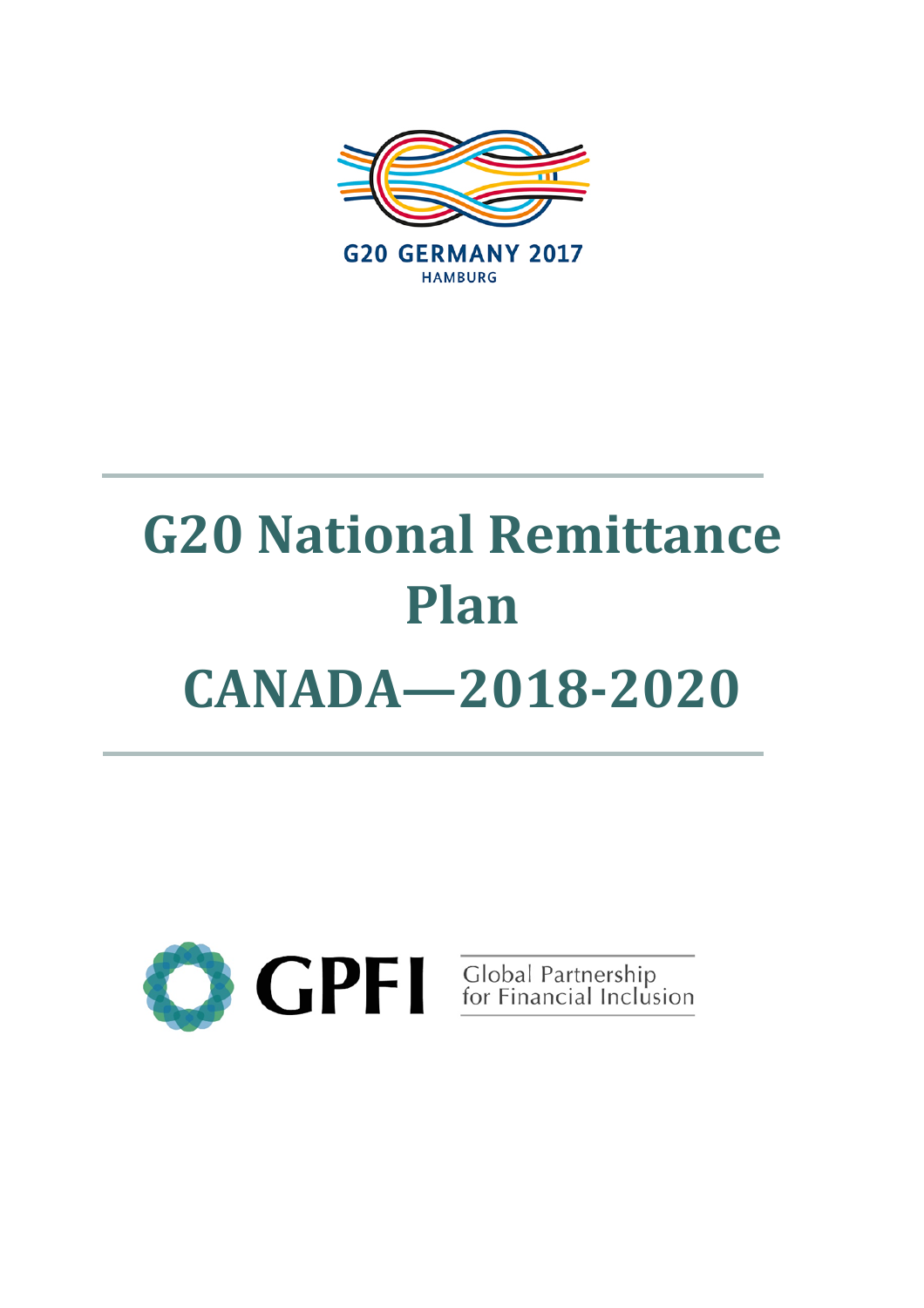

# COUNTRY PLANS FOR REDUCING REMITTANCE TRANSFER COSTS: CANADA

## Background

In 2014, Canada commissioned a third party study to assess its remittance market and to explore the potential use of innovative results-based financing mechanisms in order to lower the cost of remittance flows to developing countries. The study found that:

- $\triangleright$  The regulatory and supervisory environment in Canada provides relatively low barriers to entry for remittance service providers;
- $\triangleright$  Approximately 70% of all remittance services available in Canada are cash-to-cash and account-to-account products, demonstrating a reliance on transfer methods that are more expensive than innovative tools, such as online or mobile services; and
- $\triangleright$  Canadian consumers seem to value trust and convenience, and tend to choose Remittance Service Providers (RSPs) based on those preferences.

The study recommended that Canada set up a remittance price comparison website to increase transparency in the Canadian remittance market, and proposed the creation of a two-stage results-based mechanism (or prize) to encourage RSPs to adopt innovative noncash sending methods  $(1^{st}$  stage) and provide financial rewards to eligible RSPs in proportion to the volume of remittances they send during a pre-determined window of time  $(2^{nd}$  stage).

In 2011, the National Household Survey estimated the foreign-born population at 6,775,700, representing 20.6% of the total population.

According to the World Bank's data on bilateral remittances, Canada received USD 1.3 billion in remittances from abroad in 2015, while Canada's remitters sent USD 23.6 billion abroad (or 1.5% of its GDP). In terms of destinations, 34% of Canada's remittances went to East Asia and the Pacific, 29% to Europe and Central Asia, 17% to South Asia, 7% to the Middle-East and North Africa. Sub-Saharan Africa and North America received 4% each. Overall, about two thirds (USD 15.4 billion) of Canada's remittances were sent to developing countries, chiefly to China (USD 4.2 billion), India (USD 2.9 billion), and the Philippines (USD 2.1 billion). About CAD 1.2 billion went to developing countries in Latin America and the Caribbean region.

The cost of remittances sent from Canada has fallen drastically since 2011, going from 11.87% in the third quarter of 2011 to 7.21% in the second quarter of 2017. This change in cost corresponds to an increase in the number of RSPs in Canada, which went from 99 to 140 during the same period in the 15 remittance corridors monitored by the World Bank.